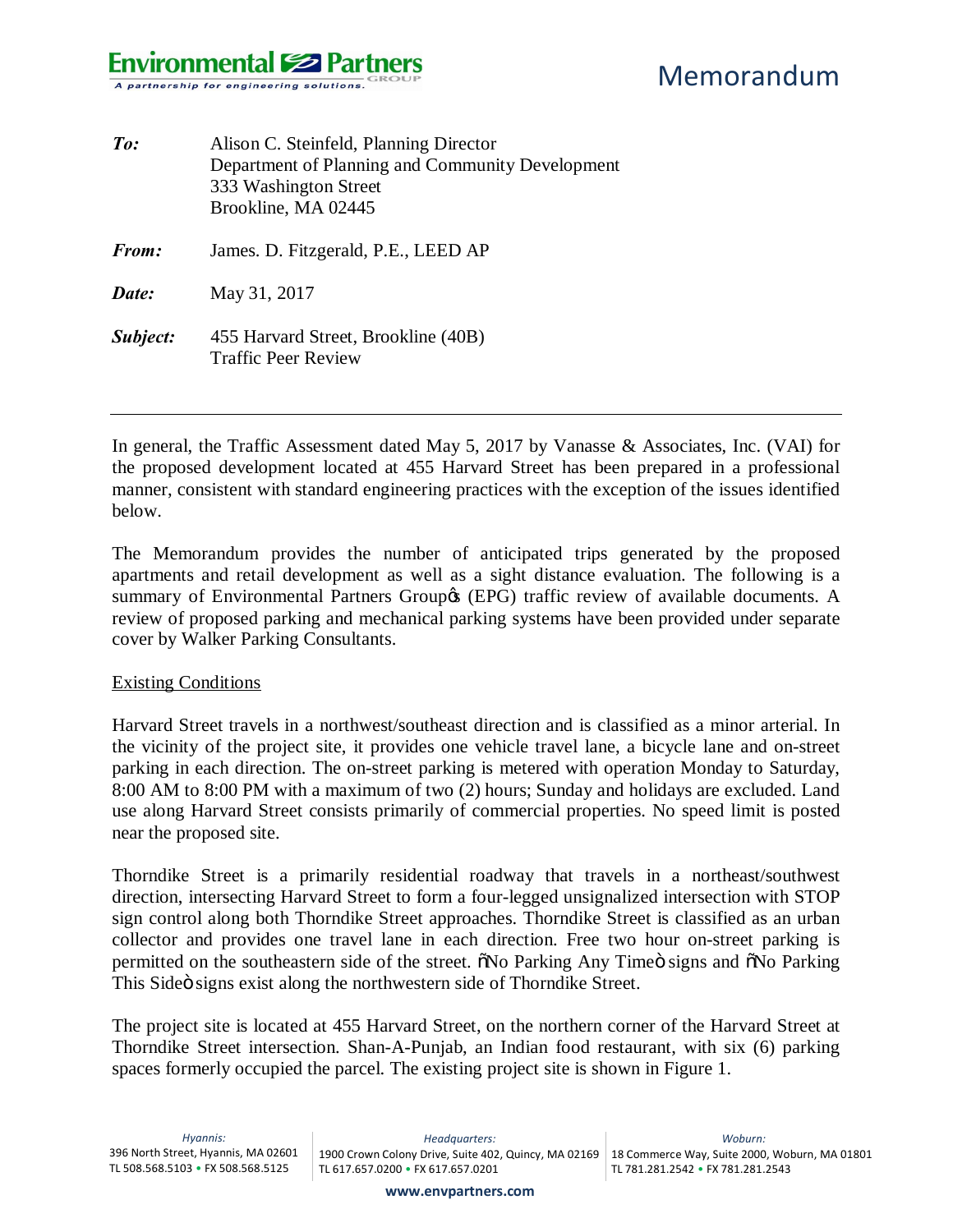May 31, 2017 Page 2

### **Figure 1: Existing Conditions**



A Massachusetts Bay Transit Authority (MBTA) Bus Route 66 stops at the intersection of Harvard Street at Coolidge Street, one block southeast of the project site. MBTA Bus route 57/57A stops at the intersection of Brighton Avenue at Commonwealth Avenue approximately 2,200 feet northeast of the project site.

The MBTA Green Line (B Branch) has local stops at Harvard Street - approximately 1,600 feet northwest of the project site, and at Packards Corner - approximately 2,000 feet northeast of the project site. The MBTA Green Line (C Branch) has local stops at Coolidge Corner approximately 2,500 feet southeast of the project site, and at Summit Avenue - approximately 2,100 feet south of the project site.

### Proposed Project

This latest proposed project entails the redevelopment of the former Shan-A-Punjab Restaurant located at 455 Harvard Street into a mixed use development. The development will consist of 17 apartment units which will include 40B affordable housing units, and 1,735 square feet of retail space. The retail space will be located on the ground floor as well as a parking garage that will provide 13 parking spaces (11 mechanical lift parking spaces, one standard space, and one accessible space).

Access to 455 Harvard Street will be provided by way of a new 19 foot wide curb cut on Thorndike Street, replacing the two existing curb cuts on Thorndike Street which will be removed and replaced with sidewalk. (The two existing curb cuts along Thorndike Street are currently blocked by a picket fence.) The existing 42 foot curb cut on Harvard Street will no longer provide access to the site but is proposed to be used as a temporary loading zone and trash pick-up from 5 a.m. to 9 a.m. according to the Loading Zone Narrative. (However the loading zone times conflict with those shown in the proponent ts sketch, included as Figure 2.) During non-loading zone hours, 2 metered parking spaces are proposed in this space.

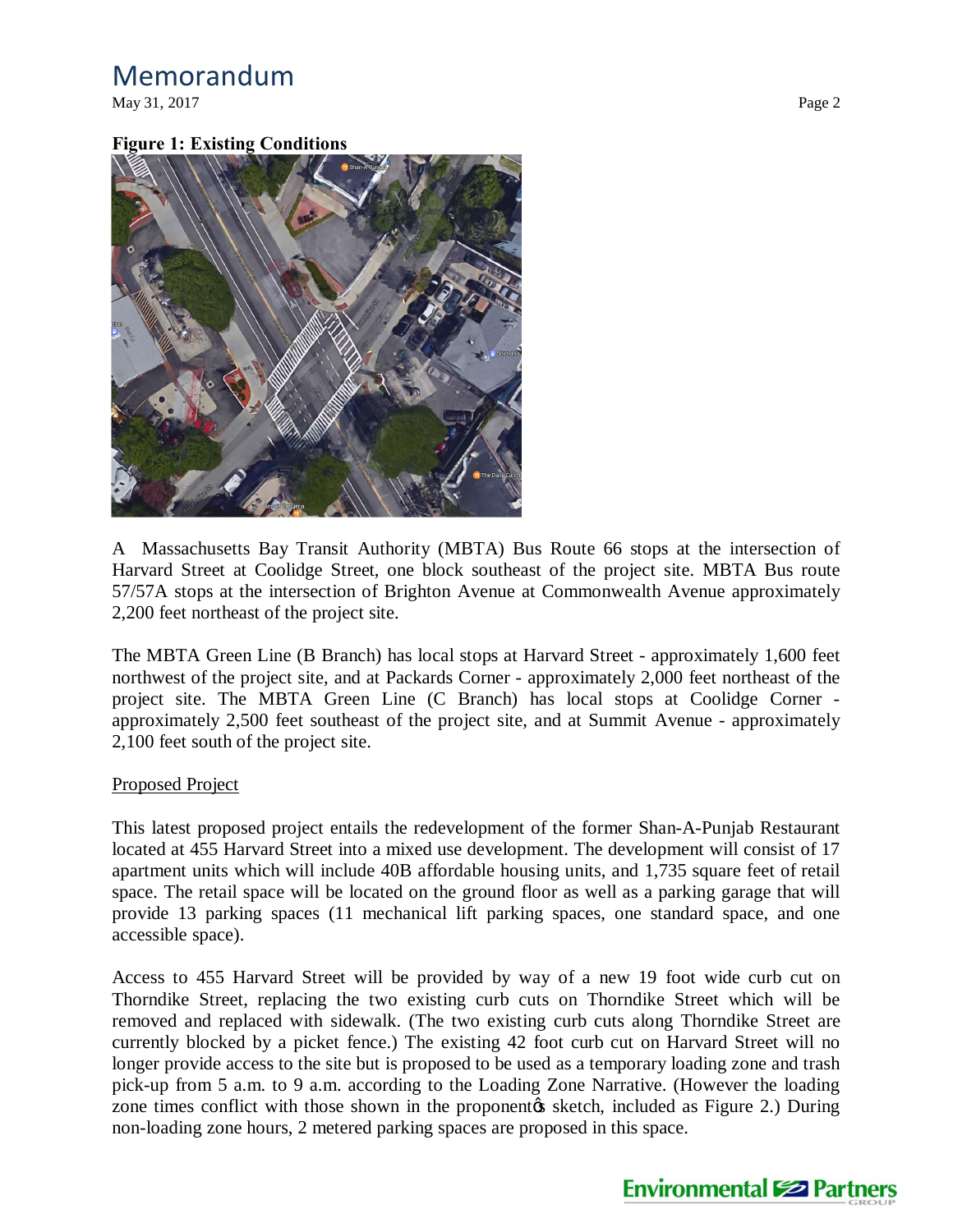May 31, 2017 **Page 3** 

### **Figure 2: Proposed Parking Plan**



### Intersection Safety

The report included a review of crash data at the Harvard Street/Thorndike Street intersection provided by the Town of Brookline Police Department. Only three crashes were reported at the Harvard Street/Thorndike Street intersection for the three-year period of 2014 through 2016, two involving pedestrians and one angle collision related to a pedestrian crossing. No fatalities were recorded. Crash rates were not calculated.

### Trip Generation

Anticipated site generated trips were projected using the Institute of Transportation Engineer (ITE) Trip Generation Manual. Land Use Code (LUC) 220  $\tilde{o}$ Apartmento was used to generate trips for the proposed apartment component. According to ITE,  $\tilde{\alpha}$  apartments are rental dwelling units located within the same building with at least three other dwelling units. $\ddot{o}$  The average rate method was used in generating apartment trips; this method of calculation is suitable and the numbers appear to be accurate.

Trips generated by the proposed 1,735 square feet of retail were projected using ITE $\alpha$  LUC 826  $\tilde{\text{a}}$ Specialty Retail Centerö. According to ITE,  $\tilde{\text{a}}$ specialty retail centers are generally small strip shopping centers that contain a variety of retail shops and specialize in quality apparel, hard goods and services, such as real estate offices, dance studios, florists and small restaurants. $\ddot{o}$ Available data points in ITE for this LUC are very limited, significantly impacting the accuracy of predicted trip generation. For instance, in the case of the evening peak hour, only five data points are provided. According to ITE, for fewer than six data points, othe analyst is encouraged to collect local data and establish a local rateö. Further, the data points that are provided cover a range of approximately 15,000 square feet to 215,000 square feet of retail, substantially larger than the proposed 1,735 square foot retail space. Three of the five data points are provided for

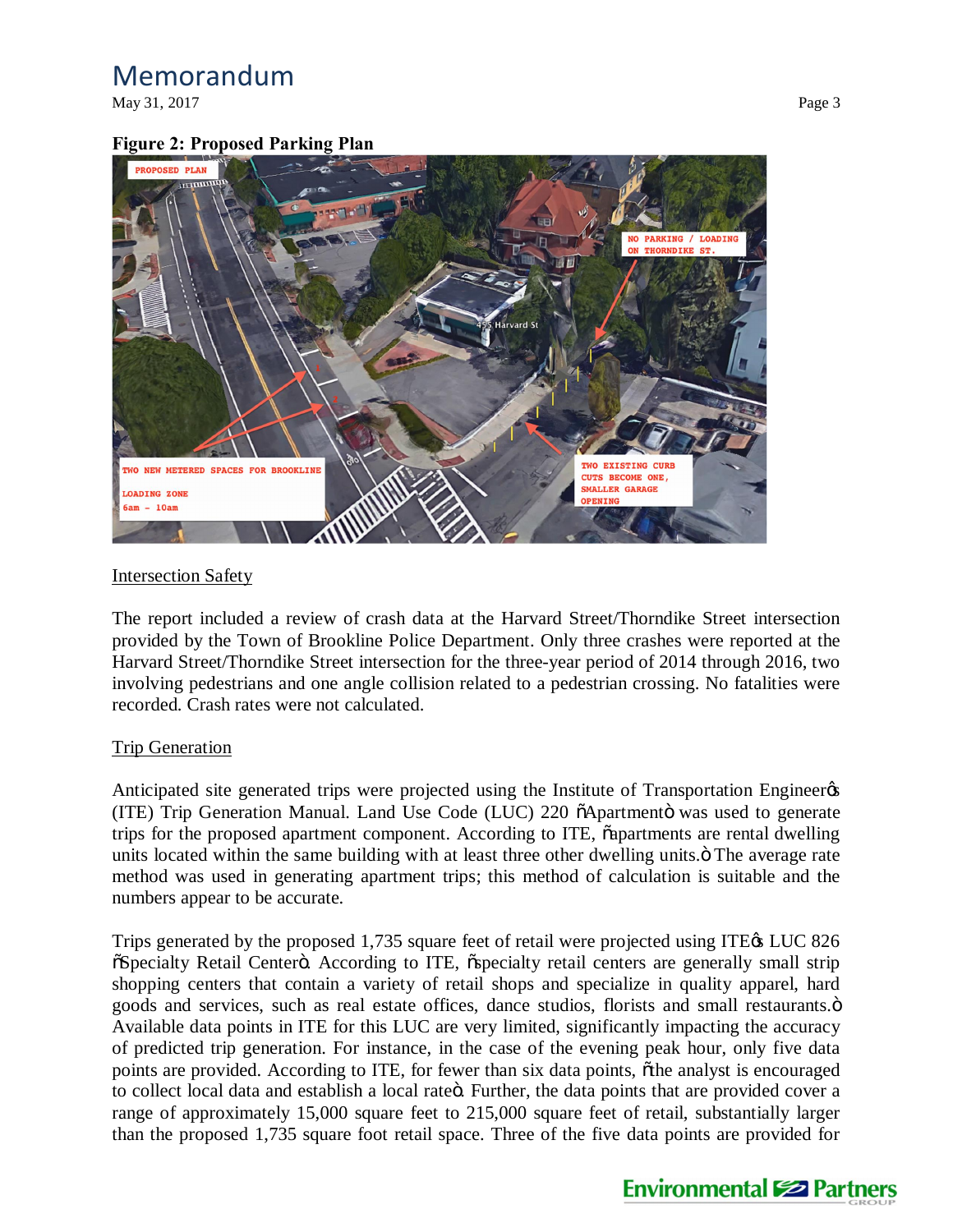May 31, 2017  $\qquad \qquad$  Page 4

approximately 15,000 square foot retail with a substantial range of 45 to almost 100 trips. Better suited LUC $\alpha$  are not available in the ITE Trip Generation Manual. For instance, LUC 820  $\delta$ Shopping Centero also covers larger scaled retail and would yield relatively similar hourly trip generation as LUC 826. In order to accurately estimate the retail trips, local data would have to be collected at a similar retail establishment in order to calculate a trip generation rate, likely yielding only a minor difference in trips and a negligible difference in delay. Given the lack of additional available data published for this retail use and the small scale of the proposed retail component, the trips anticipated for the retail component appears to be reasonable.

Given the proximity to the above transit opportunities and general mode splits in the Town of Brookline, a reduction in anticipated site generated traffic was assumed based on census data from 2010-2014 American Community Survey 5-Year Estimates for Brookline. The detailed  $\tilde{\text{o}}$ Commuting to Workö information was not provided in the proponent $\alpha$  Memorandum, however, EPG has located the information elsewhere. The reductions used in the Memorandum appear to be consistent with the available census data showing a 54.7% reduction (26.7% of commuters using public transportation, 15.8% walk, 5.0% using other means and 7.2% work at home) and therefore appears to be reasonable.

However the same 54.7% reduction was also used on retail trips which are unsupported given the reduction was based on  $\tilde{o}$ Commuting to Workö information. Clarification is requested regarding the anticipated type of retail, if the reduction was intended to reflect a local use with primarily foot traffic anticipated and justification for reducing retail trips by 54.7%.

The Memorandum, as submitted, identifies 5 site generated trips during the morning peak hour (2 entering and 3 exiting) and 7 during the evening peak hour (4 entering and 3 exiting).

As a comparison, the study estimated the number of trips that may have been generated by the Indian restaurant when it was operating by using LUC 932  $\tilde{o}$ High-Turnover (Sit Down) Restaurantö. Based on this evaluation, the proponent suggests that compared to the previous restaurant use, the proposed development will reduce trips during the morning peak hour (by 2 trips) and only add one trip during the evening peak hour. While the evening peak hour comparison appears reasonable, the morning peak hour evaluation of the Indian restaurant is questionable unless it was open for breakfast.

Traffic generated by the minor retail use is anticipated to peak on Saturdays. Evaluations of site generated traffic were not provided for a Saturday mid-day peak hour.

### Sight Distance

Sight distance was reviewed for the intersection of Harvard Street and Thorndike Street since the site traffic is proposed to be diverted to Thorndike Street. While there were no speed limit signs posted for either road, the proponent $\alpha$  Memorandum indicated  $85<sup>th</sup>$  percentile speeds of 26 mph along northbound Harvard Street and 27 mph along southbound Harvard Street, referencing traffic counts conducted by VAI in April 2017. The traffic data was not provided for verification. The 85<sup>th</sup> percentile speed is the speed at or below which 85 percent of the vehicles are traveling and is typically the fundamental value in establishing required sight distance.

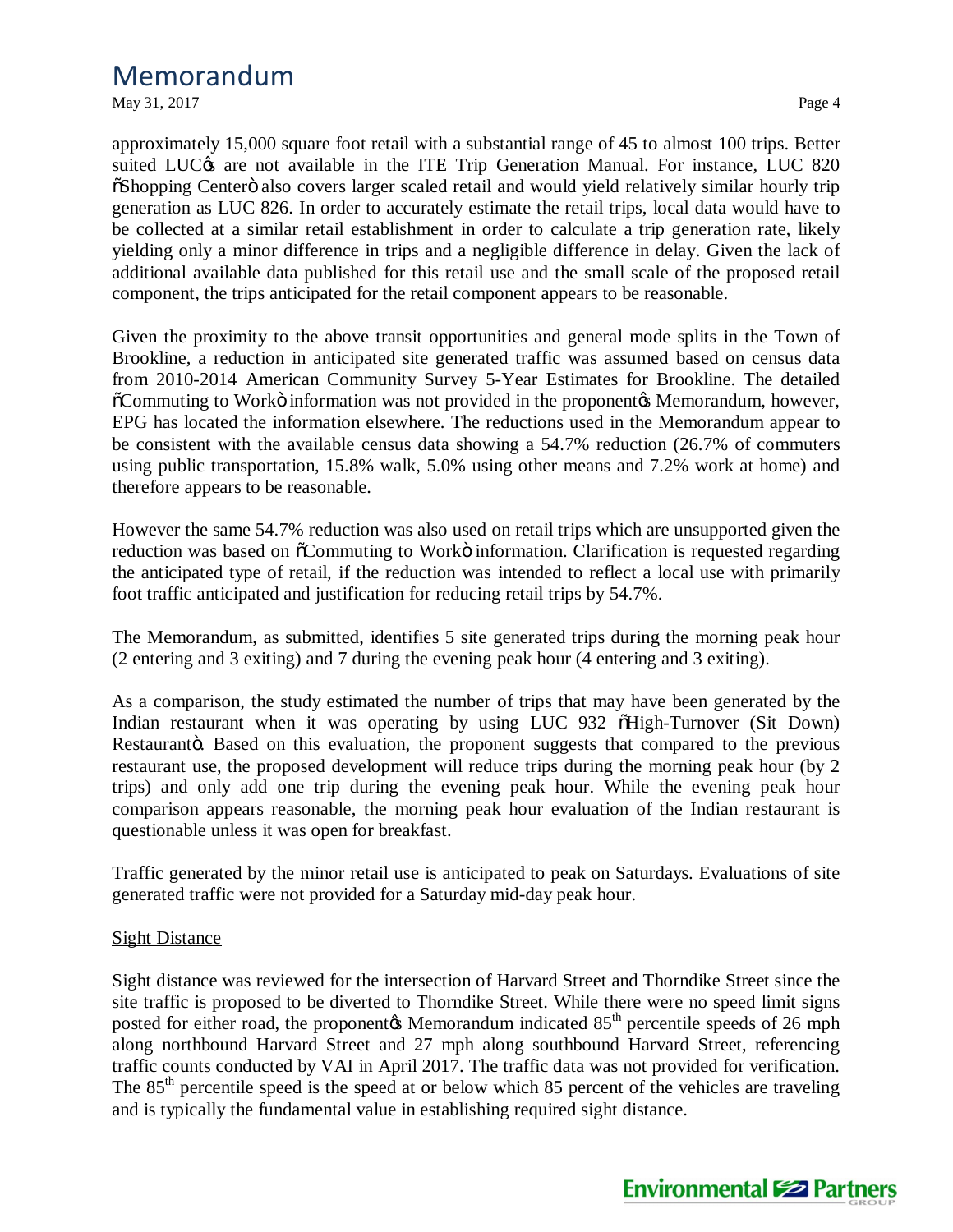May 31, 2017 Page 5

Sight distance calculations were performed using the American Association of State Highway and Transportation Officials (AASHTO) guidelines. Intersection Sight Distance (ISD) is the sight distance required by a driver entering or crossing an intersecting roadway to perceive an oncoming vehicle and safely complete a turning or crossing maneuver. Stopping Sight Distance (SSD) is the distance required for a vehicle traveling at the design speed of a roadway to stop prior to striking an object in its travel path. According to AASHTO,  $\ddot{\text{o}}$  if the *available sight distance for an entering or crossing vehicle* is at least equal to the appropriate stopping sight distance for the major road, then drivers have sufficient sight distance to anticipate and avoid collisions.<sub>Ö</sub>

Using an  $85<sup>th</sup>$  percentile speed of 27 mph, an ISD of 302 feet looking north and 260 feet looking south from Thorndike Street are required; a minimum SSD of 173 feet is required.

Currently, vehicles parked along Harvard Street impact sight distance from Thorndike Street. Based on our site visit, existing sight distance looking north is limited to 80 feet (not the 172 feet reported in the VAI Memorandum) although disrupted visibility is currently available up to 190 feet utilizing the site os existing curb cut along Harvard Street. Under proposed conditions, this gap in on-street parking is proposed to be replaced with a loading zone/parking spaces and a building is proposed along the back edge of sidewalk, restricting visibility further from existing conditions.

Looking southerly from the Thorndike Street approach, there is 125 feet of sight distance available (slightly more than the 113 feet reported in the VAI Memorandum).

Therefore, minimum sight distance requirements are not met at the intersection and the proposed building and reuse of the former driveway opening will create more visual obstructions from the Thorndike Street approach. It is recommended that curb extensions or  $\delta$ bump-outs  $\delta$  be considered at the corners of the Harvard Street at Thorndike Street intersection to extend into the parking shoulder and locate stop lines where visibility can be improved all the while shortening pedestrian crossings.

Sight distance along Thorndike Street was not addressed in the Memorandum but was included on a slide in the applicant the presentation dated May 15, 2017. Given the proximity of the Harvard Street intersection, relatively low travel speeds are anticipated along this segment of Thorndike Street. However, given the corners of the building obscuring sight lines, it appears that the minimum sight distance requirements from the parking garage exit are not being met unless the exiting vehicle protrudes onto the sidewalk. Clarification is requested.

Adequate site distance is provided between pedestrians and vehicles exiting the proposed garage exit.

#### **Site Driveway**

The site driveway is proposed at 19 feet wide but zoning requires a 20 feet width for two-way access.

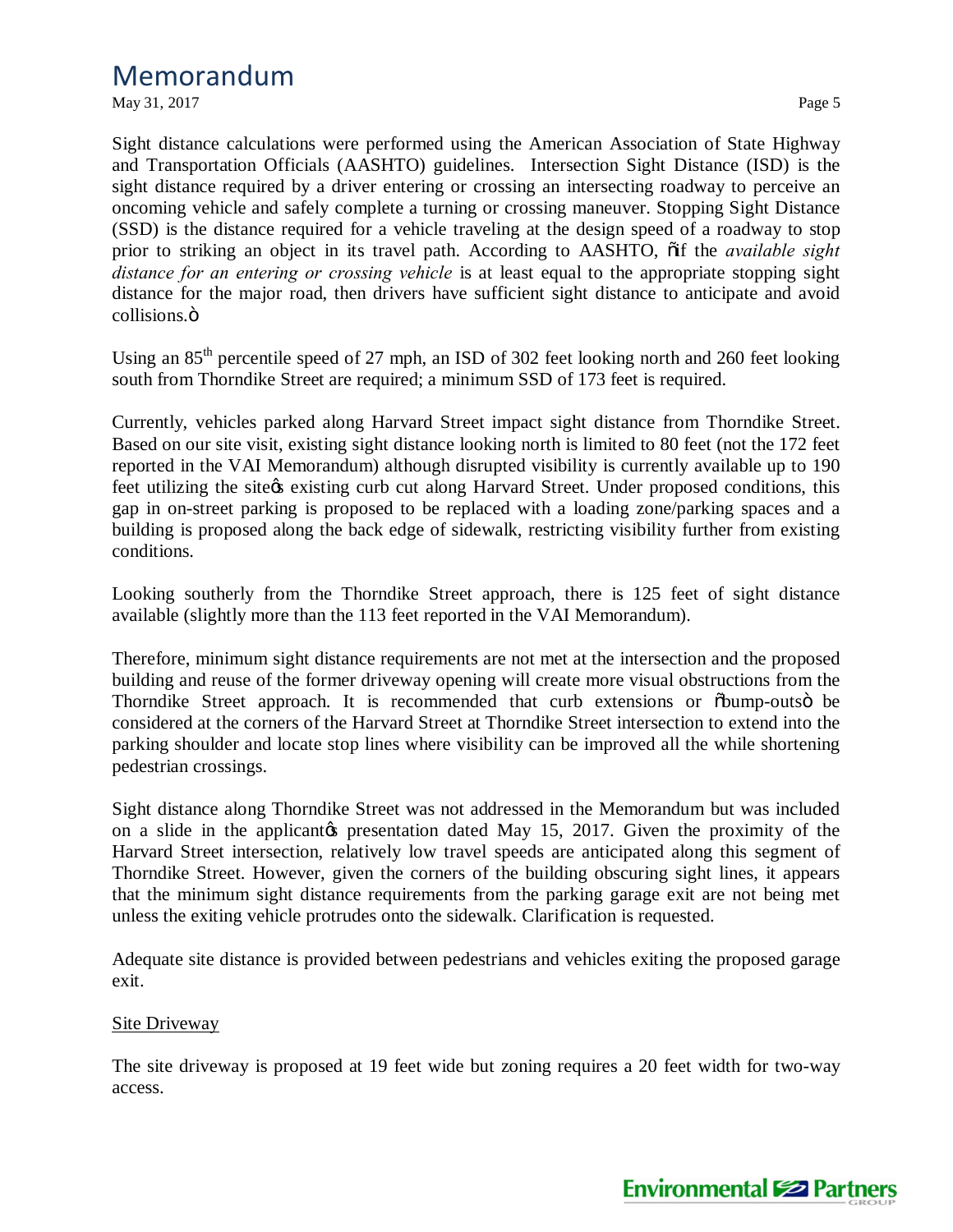May 31, 2017 **Page 6** 

In order for a passenger vehicle to turn right out of the proposed driveway and remain on their side of the road, the driveway apron needs to be widened. Pedestrian Accommodations

The site plan shows a flush pedestrian access from the sidewalk to the lobby (including the elevator and stairs) via Harvard Street. Pedestrian access is also provided from the parking garage to the lobby.

Pedestrian crossing signs have been proposed on Harvard Street approaching the Thorndike Street intersection.

Clarification on the existing tree and utility pole that impact pedestrian flow along Thorndike Street should be provided.

### Transit

The Memorandum indicates that the project will opromoteo alternative transportation such as ridesharing and car sharing services in order to reduce the use of personal vehicles. A more defined approach to promote such alternative modes of transportation is recommended. Also, it is recommended that transit schedules be posted on site.

### **Bicycle**

Bicycle storage has been shown on the site plan.

### Loading Zone/Trash Pickup

A new on-street loading zone/trash pick-up area is proposed in front of the existing curb cut on Harvard Street during four hours each morning. During non-loading hours, two metered parking spaces are proposed for public use in this area.

The plan shows a driveway transition being retained at this location despite it no longer providing driveway access and a building being located along the back of sidewalk. It is recommended that a conventional sidewalk with 6-inch curb reveal be installed for pedestrian protection. Given the sight distance concerns from the Thorndike Street approach (discussed above), consideration should be made when laying out the loading zone, curb location, and adjacent parking (and potential curb extension) in order to provide adequate visibility from the Thorndike Street approach.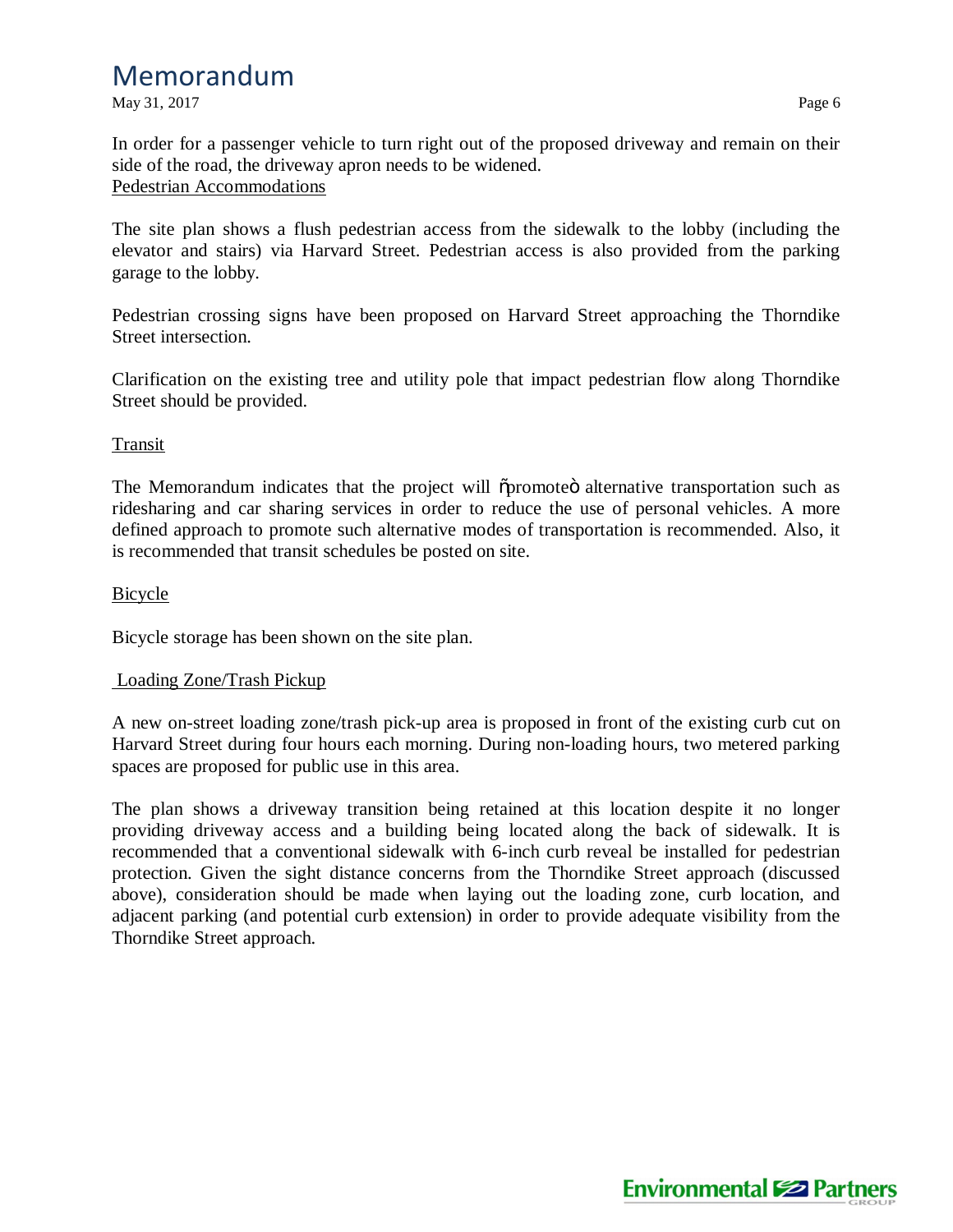May 31, 2017 **Page 7** 

### Summary

The following items are requested:

- · Clarification is requested regarding the anticipated type of retail included in the proposed development, as well as justification for reducing estimated retail trips by 54.7%.
- Traffic generated by the minor retail use is anticipated to peak on Saturdays. Evaluations of site generated traffic for a Saturday mid-day peak hour are requested.
- · Currently, vehicles parked along Harvard Street impact sight distance from Thorndike Street although additional (disrupted) visibility is currently available utilizing the site  $\alpha$ current curb cut along Harvard Street. Under proposed conditions, this gap in on-street parking is proposed to be replaced with a loading zone/parking spaces and a building is proposed along the back edge of sidewalk, restricting visibility further from existing conditions. Minimum sight distance requirements are not currently met at the intersection and the proposed building and reuse of the former driveway opening will create more visual obstructions from the Thorndike Street approach. It is recommended that curb extensions or  $\delta$ bump-outs $\delta$  be considered at the corners of the Harvard Street at Thorndike Street intersection to extend into the parking shoulder and locate stop lines where visibility can be improved all the while shortening pedestrian crossings.
- Sight distance at the proposed site driveway to Thorndike Street was not addressed in the Memorandum. Given the corners of the building obscuring sight lines, it appears that the minimum sight distance requirements from the parking garage exit are not being met unless the exiting vehicle protrudes onto the sidewalk. Clarification is requested.
- The site driveway is proposed at 19 feet wide but zoning requires a 20 foot width for twoway access.
- In order for a passenger vehicle to turn right out of the proposed driveway and remain on their side of the road, the driveway apron needs to be widened.
- The Memorandum indicates that the project will opromoted alternative transportation such as ridesharing and car sharing services in order to reduce the use of personal vehicles. A more defined approach to promote such alternative modes of transportation is recommended. Also, it is recommended that transit schedules be posted on site.
- The plan shows a driveway transition being retained at the former Harvard Street site driveway despite it no longer providing driveway access and a building being located along the back of sidewalk. It is recommended that a conventional sidewalk with 6-inch curb reveal be installed for pedestrian protection. Given the sight distance concerns from the Thorndike Street approach (discussed above), consideration should be made when laying out the loading zone, curb location, and adjacent parking (and potential curb extension) in order to provide adequate visibility from the Thorndike Street approach.